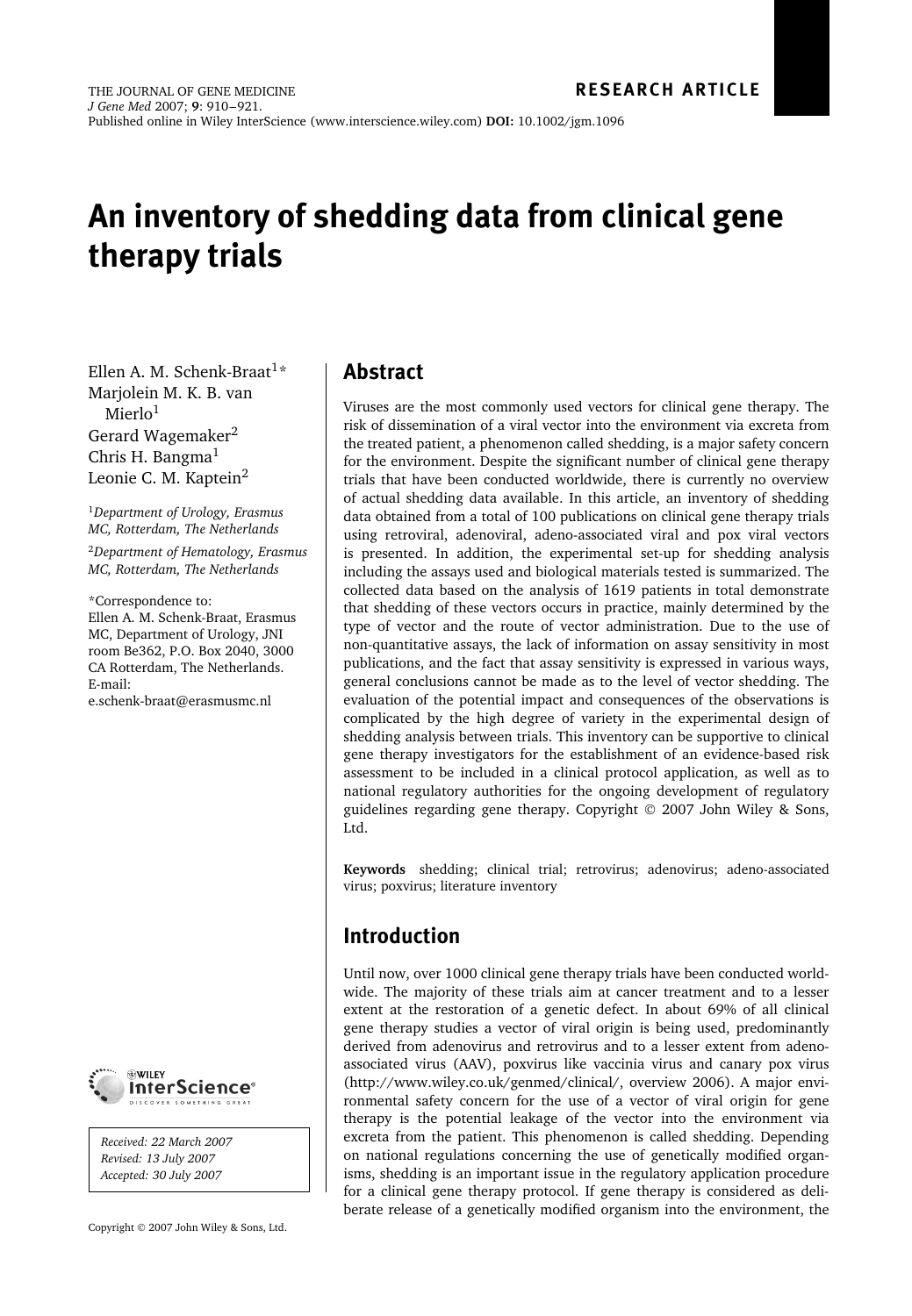clinical investigator will have to perform an environmental risk assessment regarding the likeliness of shedding and its possible consequences. Historical data on shedding of a comparable vector would be of great benefit for evidence-based risk assessment. However, an extensive inventory of shedding data from clinical studies is currently not available. We have performed a literature study in order to generate an overview of shedding data from gene therapy trials that have tested the most commonly used viral vectors, i.e., retroviral, adenoviral, AAV and pox viral vectors. This overview gives an insight in the occurrence of shedding of these vectors in clinical practice and can offer support for environmental risk assessment in future clinical gene therapy applications.

# **Methods**

### Definition of shedding

In this project, shedding is defined as the dissemination of a gene therapy vector in any form into the environment, which includes contamination of other persons, through excreta from the treated subject or patient. Urine, faeces, sweat, saliva, nasopharyngeal fluids (including nasal and pharyngeal swabs and bronchoalveolar lavages), skin and semen were considered excreta. In trials using a route of administration other than injection into the circulation, blood and related products like serum, plasma and peripheral blood mononuclear cells (PBMCs) were taken into consideration as well. In general, these biological materials are not considered true excreta since they do not shed into the environment spontaneously. Nevertheless, in trials using local administration, dissemination of the vector into the circulation may turn blood into an unexpected potential source for contamination of hospital personnel involved in clinical monitoring or persons in the close environment of the treated patient. Therefore, blood and related products are also considered as excreta in trials using local administration.

The occurrence of replication-competent virus in excreta after gene therapy with a retroviral or replicationdeficient adenoviral vector was considered as a special form of shedding. Replication-competent virus can either be present in the gene therapy product or generated in the patient through recombination with wild-type virus. Shedding of this vector-derived product can be a risk to the environment as well. For this specific form of shedding, blood and related products were included in the analysis regardless of the route of administration.

#### Literature search

PubMed was searched for articles on clinical gene therapy trials published until 31 July 2006. A limit was set on 'Clinical trial' as publication type and the type of virus was used as a keyword. Wildcards were used to cover as many publications as possible (e.g. 'adenovir\*' as the

keyword for adenovirus). Publications on clinical gene therapy trials, including therapeutic vaccination studies, were selected and screened for reporting on shedding analysis. Adenoviral vectors were split into two groups, namely replication-deficient adenoviral vectors and conditionally replicating adenoviral (CRAd) vectors. Figure 1 show the results of the literature search presented per vector. Overall, 260 relevant publications were selected and analyzed. Shedding analysis was reported in 102 (39%) of the selected publications. For retroviral vectors, details on shedding analysis were included in 27 (37%) out of 73 publications [1–27]. These articles were subdivided into 16 publications on *in vivo* retroviral gene therapy using retroviral vector-producing cells or direct administration of the retroviral vector  $[3,7,8,13-21,23,25-27]$ and 11 publications on *ex vivo* retroviral gene therapy treating patients with cells that had been transduced *ex vivo* with the retroviral vector [1,2,4–6,9–12,22,24]. For replication-deficient adenoviral vectors, 106 publications were found, of which 52 (49%) described shedding analysis. One article used as a publication on a retroviral vector was also used as a publication on a replicationdeficient adenoviral vector [20]. Two publications did not provide the outcome of the analysis, resulting in a final number of 50 publications used for further analysis of shedding data [20,28–76]. For CRAd vectors, 11 (44%) out of 25 publications contained information on shedding analysis [77–87]. Five of the other publications described the testing for the occurrence of the vector in blood and related products only, while the CRAd vector was administered directly into the circulation. For this route of administration, blood was not considered as a source for shedding (see above) and therefore these articles were not included in the list of selected publications. For AAV vectors, 9 publications were found, of which 7 (78%) reported on shedding analysis [88–94]. Shedding analysis was described in 5 (11%) out of 47 publications for pox viral vectors, which were all on vaccinia vectors [95–99]. Two of these publications described the clinical testing of a replication-competent vaccinia vector [95,96]. Studies on a replication-deficient vaccinia vector and a replication-restricted vaccinia vector were reported in one [98] and two [97,99] publications, respectively. In total, 100 publications have been used to make an inventory of shedding analyses and data.

In some publications, especially on trials using a retroviral vector, the generation of an antibody response against the vector was used as a parameter for shedding. We have not included this type of analysis and have only regarded a direct measurement of viral genomic sequences, proteins or infectious particles as shedding analysis.

# **Results**

### Shedding assays

For shedding analysis, various types of assays or a combination thereof were found to be used. In general,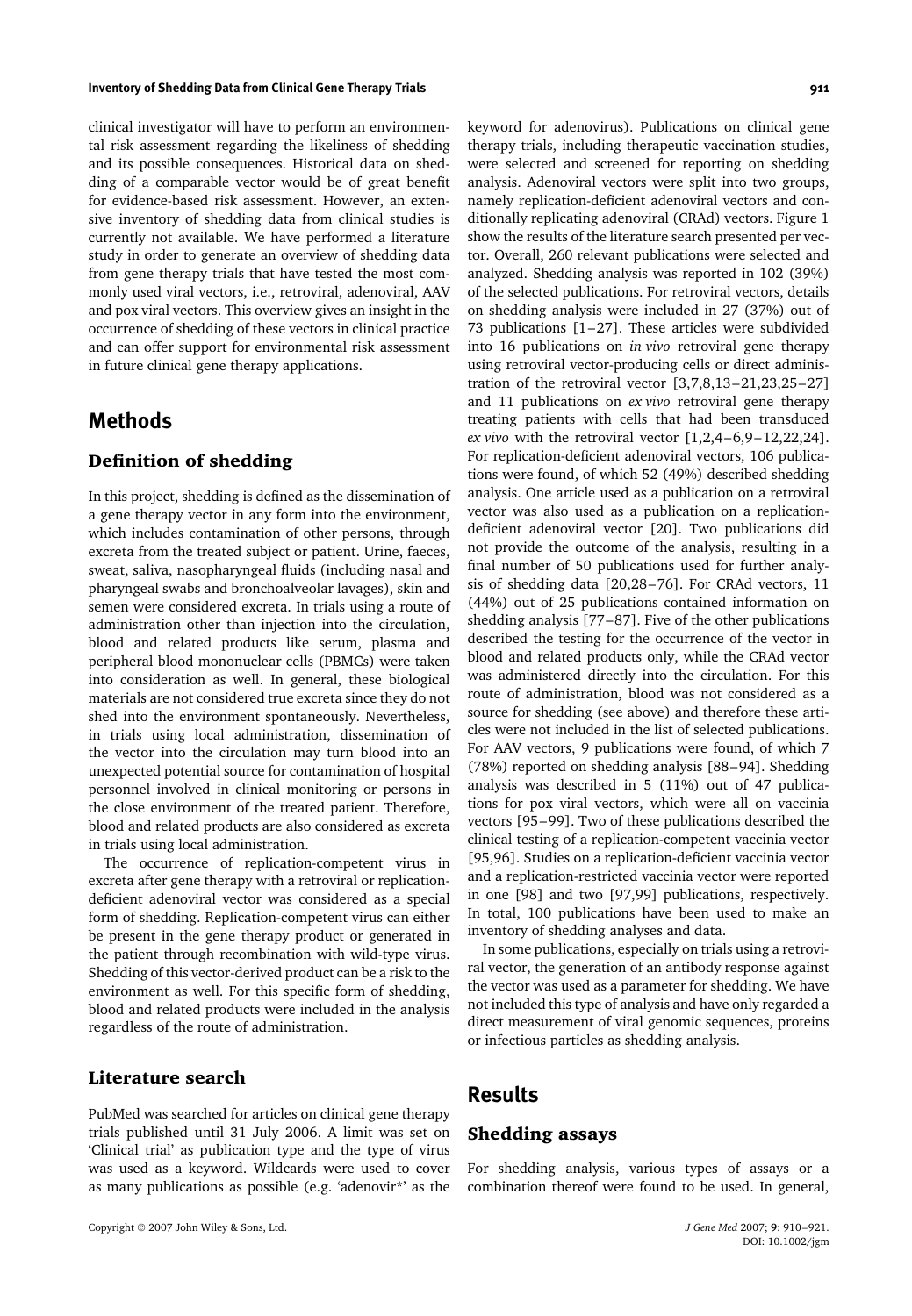

**Figure 1. Publications on clinical gene therapy trials using a viral vector with information on shedding analysis. PubMed was screened for articles published until 31 July 2006 on clinical gene therapy trials using a retroviral vector (A), replication-deficient adenoviral vector (B), CRAd vector (C), AAV vector (D), or pox viral vector (E). The number of publications that have (solid bars) and have not (open bars) reported on shedding analysis is indicated. There is one article that has been used both as a publication on a retroviral vector and as a publication on a replication-deficient adenoviral vector [20]**

analysis consisted of the assessment of vector genomic sequences by non-quantitative or quantitative polymerase chain reaction (PCR) and/or of infectious viral particles by a biological assay. The PCR specifically measured vector DNA through vector-specific primers in most cases.

The selected publications on *ex vivo* retroviral gene therapy all reported on the measurement of RCR only by either a PCR or a biological assay [1,2,4–6,9–12,22,24]. For *in vivo* retroviral gene therapy, shedding of the vector itself was in all cases assessed by PCR [3,7,8,13–21,23,25–27]. Biological assays such as the marker rescue assay and the PG4S<sup>+</sup>L<sup>−</sup> assay were used for the analysis of only replication-competent retrovirus (RCR).

For replication-deficient adenoviral vectors, an enzymelinked immunosorbent assay (ELISA) for the detection of adenoviral proteins was used instead of PCR in some publications (Table 1) [29,32,49,54,58,59]. In about 40% of the cases, the shedding analysis was performed by a combination of two assays, primarily PCR and a biological assay. In 13 publications, this combination was used for the confirmation of a positive result, meaning that a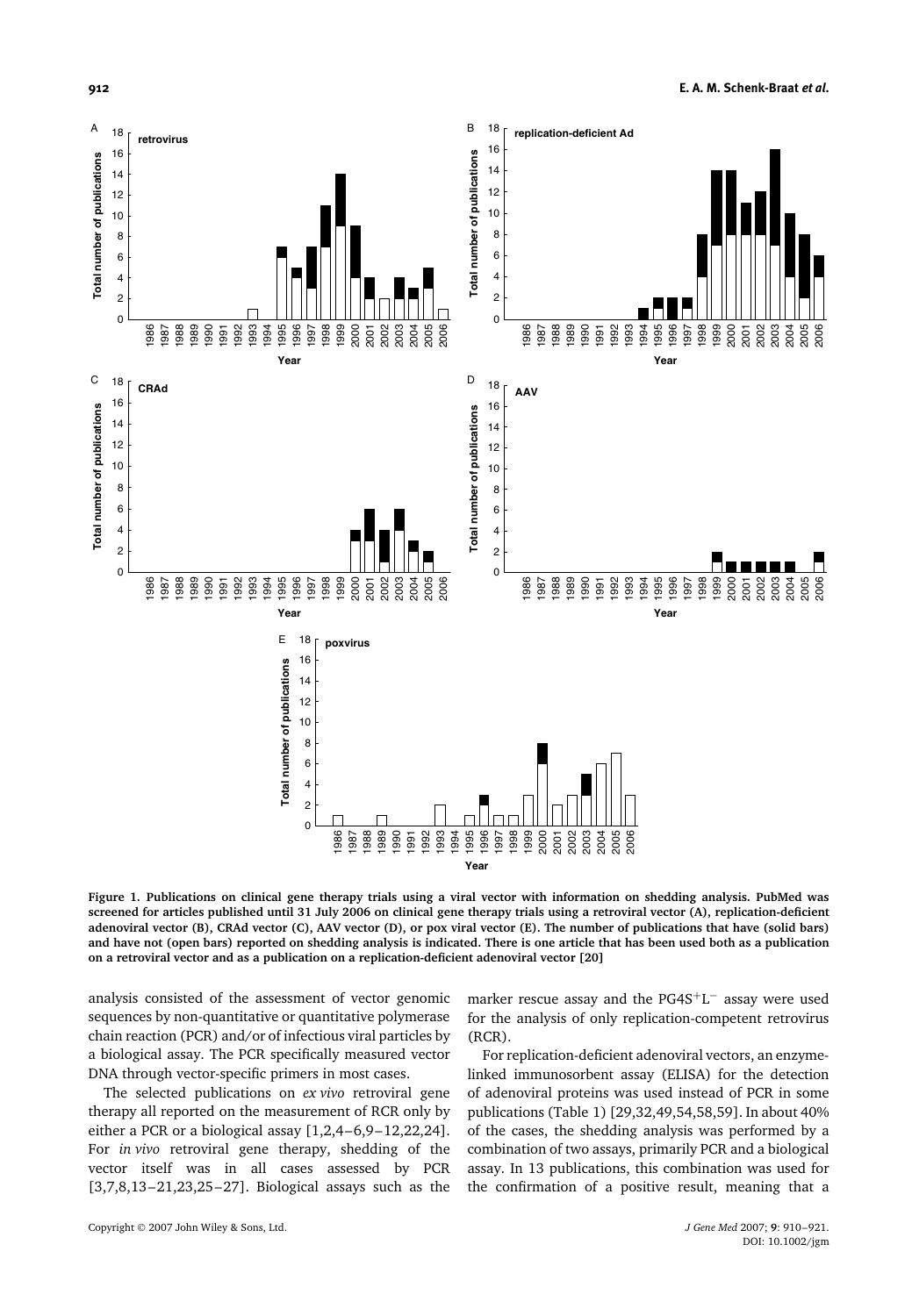positive signal in a biological assay was verified by PCR, and vice versa [28,30,32,34–36,47,53,59,67,68,73,74]. Infectious virus was mainly measured by a selective biological assay using a combination of 293 cells that enable replication of this type of vector and A549 cells that are not permissive to a replication-deficient adenoviral vector. In some publications, a flow cytometry based biological assay was described for this purpose. Replication-competent adenovirus (RCA) was assessed in a biological assay using cells that were insensitive to the replication-deficient adenoviral vector, such as A549 cells. In two publications, the assays used for shedding analysis were not specified, although test results were included [31,57].

In all publications on CRAd vectors, PCR was used for shedding analysis and in five cases this test was combined with a virus culture. Three out of these five

**Table 1. Types of assays used for shedding analysis**

| Assay                                                                                                                                   | retrovirus<br>$(n = 27)$                                    | repl-def Ad<br>$(n = 52)$                                | CRAd<br>$(n = 11)$                             | AAV<br>$(n = 7)$                | poxvirus<br>$(n = 5)$           |
|-----------------------------------------------------------------------------------------------------------------------------------------|-------------------------------------------------------------|----------------------------------------------------------|------------------------------------------------|---------------------------------|---------------------------------|
| Type of assay<br><b>PCR</b><br>$\bullet$ qPCR<br>$\bullet$ non-qPCR<br>$\bullet$ unknown<br>Biological assay<br><b>ELISA</b><br>Unknown | 23 (85%)<br>3<br>14<br>6<br>$7(26%)$ *<br>$0(0\%)$<br>2(7%) | 31 (60%)<br>6<br>13<br>12<br>35 (67%)<br>9(17%)<br>2(4%) | 11 (100%)<br>5<br>5<br>5(31%)<br>$0(0\%)$<br>0 | 5<br>0<br>5<br>0<br>5<br>0<br>0 | 3<br>0<br>0<br>3<br>5<br>0<br>0 |
| Number of assays<br>1 assay<br>2 assays<br>$>$ 2 assays<br>unknown                                                                      | 18 (74%)<br>5 (19%)<br>$0(0\%)$<br>2(7%)                    | 28 (54%)<br>21 (40%)<br>1(2%)<br>2(4%)                   | 6(55%)<br>5 (45%)<br>$0(0\%)$<br>$0(0\%)$      | 4<br>3<br>0<br>0                | 2<br>3<br>0<br>0                |

The number of publications using a certain type of assay is indicated. Percentages are based on the total number of publications per vector type. For PCR, a subdivision has been made into quantitative PCR ('qPCR'), nonquantitative PCR ('non-qPCR') or 'unknown' if the publication provides no details. Furthermore, the number of assay types used for shedding analysis is indicated for the publications analyzed.

For retroviral and replication-deficient adenoviral vectors, two publications did not provide details on the type of shedding assays used. ∗Biological assays were only applied for the assessment of RCR.

| Table 2. Biological samples used for shedding analysis |  |  |  |
|--------------------------------------------------------|--|--|--|
|                                                        |  |  |  |

publications reported that the two shedding assays were used as a combination for verification of a positive result [78,79,84].

Shedding of AAV vector was assessed either by PCR or by a biological assay. In the biological assay, samples were cultured in adenovirus-infected cells that express AAV rep protein and allow AAV vector replication, followed by PCR in the cell lysate for the detection of AAV genomes. In three publications, both PCR and a biological assay were used in an independent way [88,89,93]. The choice of assay depended on the sample to be tested. PCR was used for analysis of blood and related products and a biological assay for other excreta.

In all publications for pox viral vectors, shedding was assessed by virus culture using for instance Vero cells. In three publications describing both a PCR and a biological assay for shedding analysis, the two tests were used for verification of positive results [96,98,99].

## Biological samples used for shedding analysis

Table 2 presents an overview of biological samples tested for vector shedding. In general for the four viral vectors, it can be stated that urine and blood and related products, in the case of local administration and analysis of replicationcompetent virus, are the most commonly tested biological samples. The choice of other biological samples appears to be related to the way of administration of the vector. For instance, skin samples are primarily analyzed in trials using intradermal injection, and nasopharyngeal fluids in trials using inhalation or intranasal administration. A notable observation is that for replication-deficient adenoviral vectors shedding is analyzed in a wide variety of biological samples, even when the vector is administered locally, which is the case in the majority of the publications. Blood and related products, urine, faeces and nasopharyngeal swabs are the most commonly tested samples for this type of vector. In contrast, for CRAd vectors blood and related products are the main samples

| Vector                                          | Administration                                  | <b>Biological samples</b>                                                                                     |
|-------------------------------------------------|-------------------------------------------------|---------------------------------------------------------------------------------------------------------------|
| Retrovirus<br>in vivo therapy (16 publications) | ip (2), it (13), iv (1)                         | blood and related products (all publications) faeces (1),<br>saliva (1), semen (1), skin (1), urine (2)       |
| ex vivo therapy (11 publications)               | id (2), it (1), iv (8)                          | blood and related products (all publications)                                                                 |
| Replication-deficient adenovirus (50            | ic $(2)$ , im $(2)$ , inh/in $(9)$ , ip $(3)$ , | blood and related products (35), faeces (23),                                                                 |
| publications)                                   | it (26), ivi (2), other* (6)                    | nasopharyngeal fluids (26), saliva (15), semen (2), skin<br>(1), urine (44)                                   |
| CRAd (11 publications)                          | ip (1), it (8), it + iv (1), it/ip (1)          | blood and related products (9), skin (1), urine (3)                                                           |
| AAV (7 publications)                            | ia (1), im (1), inh/in (5)                      | blood and related products (5), faeces (4),<br>nasopharyngeal fluids (3), saliva (4), semen (2), urine<br>(5) |
| Pox virus (5 publications)                      | id (2), im (2), it (1)                          | blood and related products (3), faeces (1),<br>nasopharyngeal fluids (2), saliva (1), skin (2), urine (3)     |

The number of publications is indicated in parentheses. Blood and related products include serum, plasma and peripheral blood mononuclear cells. Nasopharyngeal fluids include nasal and pharyngeal swabs and bronchoalveolar lavages.

Abbreviations: ic; intracoronary, id; intradermal, im; intramuscular, inh/in; inhalation/intranasal, ip: intraperitoneal, it; intratumoral, iv; intravenous, ivi; intravitreous

∗Other routes of administration include intraarterial (1), intradermal (1), intramyocardial (1), intrapleural (2) and intravenous (1)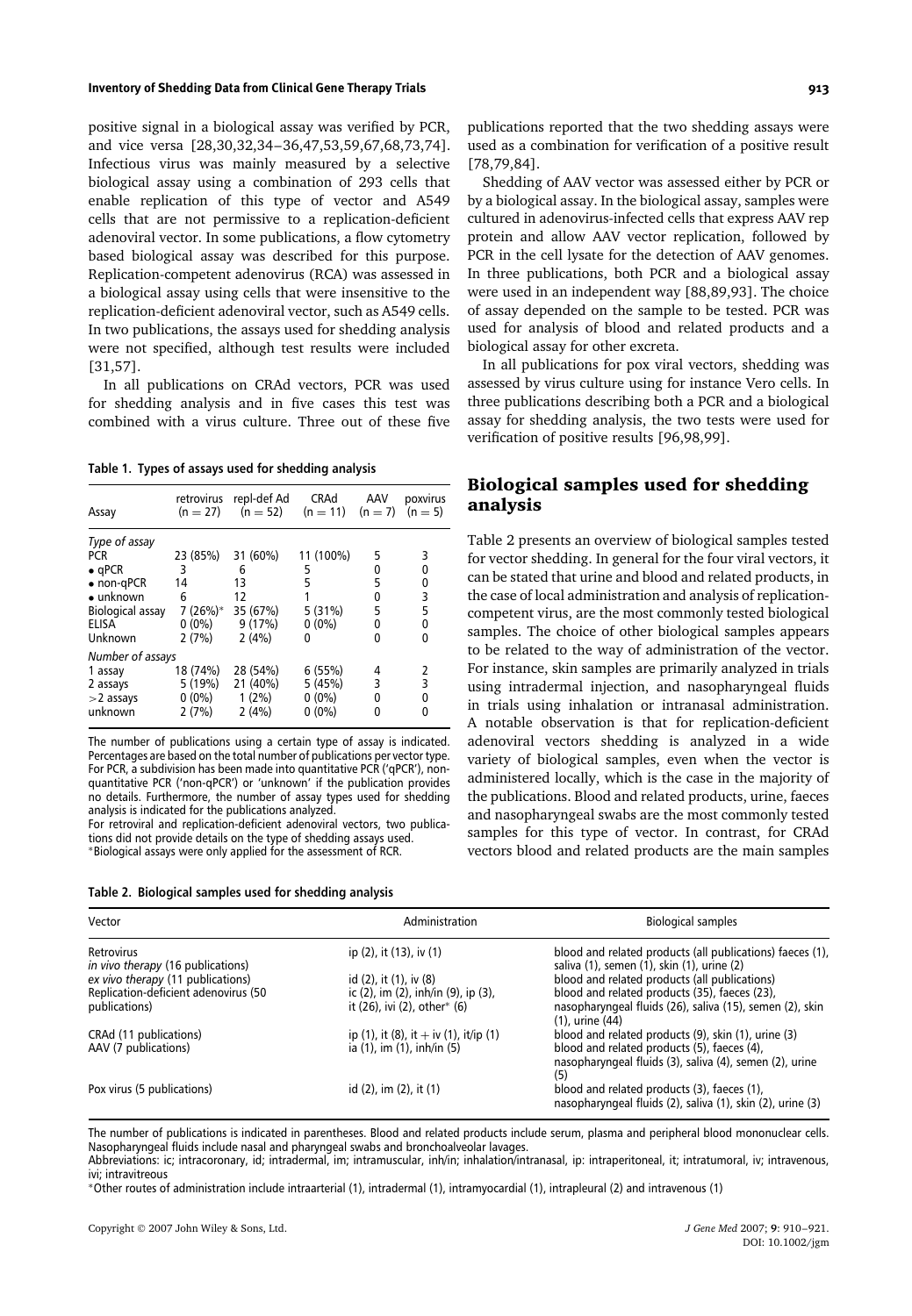used for shedding analysis. Furthermore, for retroviral vectors applied by *ex vivo* gene therapy the shedding analysis concentrated on the occurrence of replicationcompetent retrovirus (RCR) in blood and related products. The number of publications on AAV and pox viral vectors is limited, but there is a trend that shedding analysis is not restricted to blood and related products only. For AAV, five out of seven publications focused on gene therapy for cystic fibrosis through inhalation or intranasal administration [88,89,92–94]. In these trials, shedding analysis was performed in samples derived from the site of administration, such as saliva and nasal and pharyngeal swabs. Overall, only five of the 100 analyzed publications have reported on shedding analysis in semen [15,37,43,90,91].

## Time schedule for shedding analysis

There is substantial variability in the timeframe of shedding analysis (data not shown) and therefore publications are difficult to compare in this respect. In general, for retroviral vectors analysis of vector sequences was performed in the first month after administration. In contrast, analysis of RCR was on average continued on a regular basis till 1 year after the treatment or beyond. In most publications both for replication-deficient adenoviral vectors and CRAd vectors, the shedding analysis was performed in the first month after administration. For AAV vectors, shedding was studied in the first weeks after administration and in one study was continued for 4 months [91]. For pox viral vectors, the shedding analysis appeared to be limited to the first 2 weeks only and the longest period of shedding analysis continued till 21 days after administration [95].

#### Shedding data

Overall, shedding data from 1619 treated patients have been collected (Table 3). It should be noted that the total number of included patients is higher, since in some publications a selection of patients has been tested for shedding. Although quantitative shedding data are described and information on assay sensitivity is provided in a number of the publications, the observed level of shedding is not discussed in this overview. Comparison of quantitative shedding data is hampered by the highly variable way quantity is expressed. For instance, the outcome of a PCR was defined as copy number, particles, particle-forming units (pfu) or positive cells, in most case related to a genomic DNA quantity, cell number or sample volume. As such, general conclusions cannot be made as to the level of vector shedding. Since it is not possible to discuss the shedding data for each individual publication in this overview, a summary of the observations is presented per vector type. The publications in which the

**Table 3. Patient numbers tested for shedding in the publications analyzed in this overview**

|                                                       | Patients tested for shedding |                                     |  |
|-------------------------------------------------------|------------------------------|-------------------------------------|--|
| Vector                                                | Total<br>number              | Median per<br>publication (min-max) |  |
| Retrovirus (27 publications)                          | 445                          | $12(3 - 121)$                       |  |
| in vivo therapy (16 publications)                     | 342                          | $12(6 - 121)$                       |  |
| ex vivo therapy (11 publications)                     | 103                          | $7(3-24)$                           |  |
| Replication-deficient adenovirus (50<br>publications) | 869                          | $14(2-60)$                          |  |
| CRAd (11 publications)                                | 173                          | $16(3-30)$                          |  |
| AAV (7 publications)                                  | 84                           | $10(3-23)$                          |  |
| Poxvirus (5 publications)                             | 48                           | $9(6-13)$                           |  |
| Total all vector types                                | 1619                         | $12(2-121)$                         |  |

The total number of patients (1619) that have been subjected to shedding analysis has been grouped per vector type. In addition, the median number of patients per publication is indicated with the minimum and maximum number in parentheses.

assay sensitivity is described and/or quantitative shedding data are reported are listed as well.

#### *Retroviral vectors*

All selected publications on *ex vivo* retroviral gene therapy trials focused on the occurrence of RCR in blood or related products only, as mentioned before. No RCR was detected in any of the 103 patients tested. Also for *in vivo* retroviral gene therapy, no RCR was observed in a total of 342 patients tested. In 10 out of 16 publications on *in vivo* retroviral gene therapy, the presence of vector in blood (primarily PBMCs) was demonstrated by PCR after intratumoral gene therapy for brain tumours [8,14,16,17,21,27], melanoma [3,7], and breast tumours [3], and intraperitoneal gene therapy for ovarian cancer [25,26]. Specifically, in 6 out of 8 publications describing gene therapy for brain tumours by intratumoral administration, vector sequences were found in PBMCs [8,14,16,17,21,27]. The duration of shedding varied from 1 to 28 days after administration. In none of these publications was the finding of vector genomic material confirmed as infectious viral particles. In one publication, semen from 13 patients was tested for the presence of vector at regular intervals up to week 53 after intravenous vector administration for the treatment of haemophilia A [15]. For one patient, a positive semen sample, being a 1 out of 10 replicate, was obtained at week 9. Since all previous and subsequent semen samples were negative, it could not be determined if this positive signal was present in the motile sperm fraction.

Overall, in 10 out of the 27 publications either quantitative shedding data were reported or information on the assay sensitivity was provided [2–4,7,8,12,15,17,19,20].

#### *Replication-deficient adenoviral vectors*

In 21 out of 50 publications (42%), shedding of vector was not observed after intratumoral [20,32,34,46,50,52,60, 61,67], intranasal or inhalation [31,39,45,71], intracoronary [37,42], intramyocardial [57], intravitreous [73],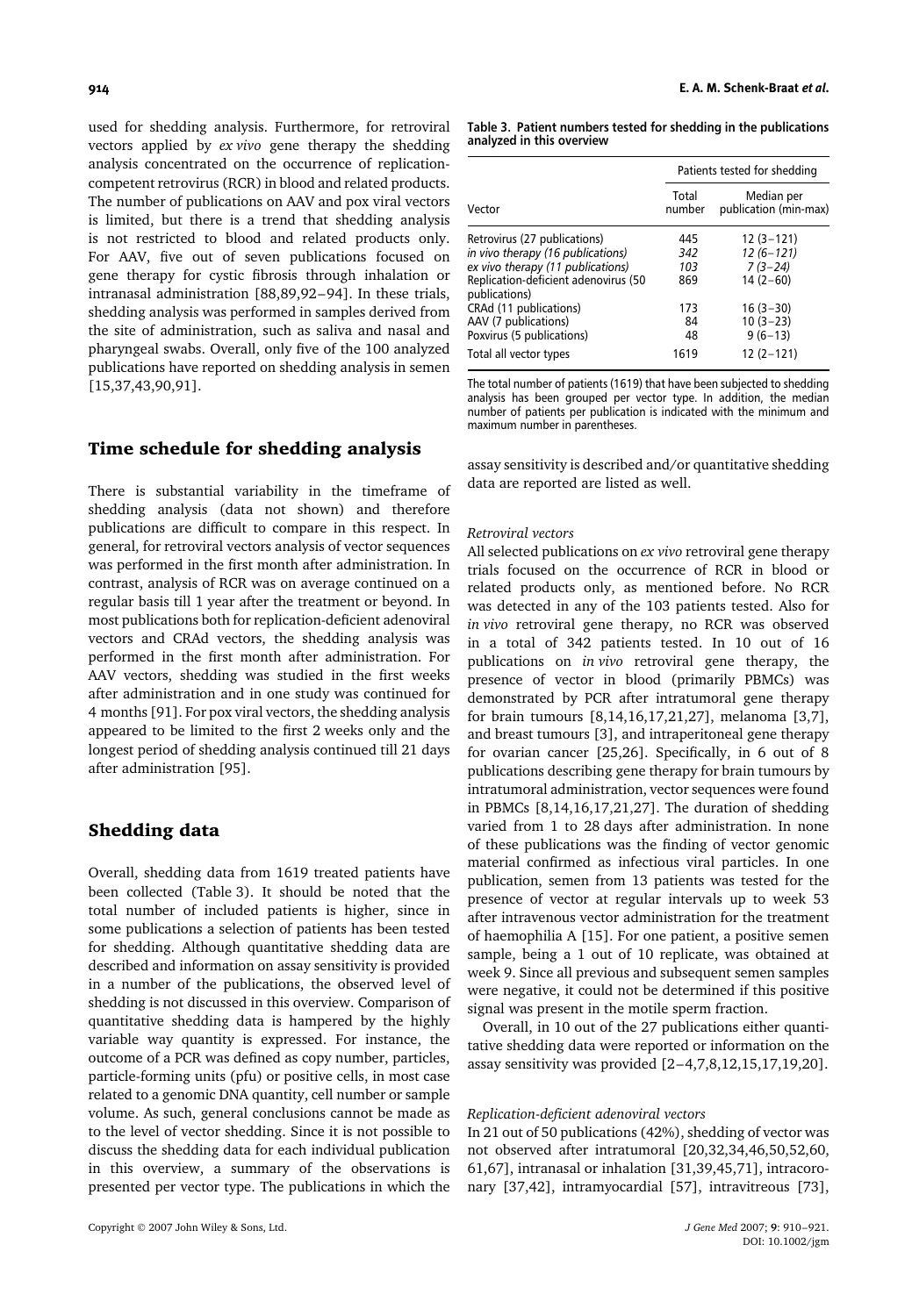intraarterial [51], intrapleural [62,63] or intramuscular [75] administration. In addition, in one publication on gene therapy by intravitreous administration only RCA was measured with a negative outcome [72]. Five out of nine publications that did not find vector shedding in blood, urine or other excreta after intratumoral administration are related to the treatment of brain tumours [20,34,50,61,67]. A sixth publication on the same disease did show some shedding in plasma at one time point in 2 out of 7 patients [44].

The remaining 29 publications (58%) reported on shedding of vector DNA or infectious particles in various excreta, primarily depending on the route and site of administration and the time of analysis. For instance, saliva and nasopharyngeal fluids from some patients treated with a vector by intranasal administration or via inhalation were found to contain vector in a number of studies [28,47,55]. In a substantial number of publications (17 out of 26) describing intratumoral gene therapy in patients with various types of cancer shedding was demonstrated, primarily in blood and related products [30,33,35,36,43,44,48,49,53,54,58,59,64–66,68,74]. In general, shedding in blood was short lasting, peaking during the first hours and disappearing a few days after administration. In one of these studies, vector sequences were found in urine from the majority of treated patients up to day 32 after injection of the vector in prostate tumour cells [43]. The longest duration of shedding was reported in publications on the treatment of cystic fibrosis via inhalation [28] or of lung cancer using intrabronchial [38] or intratumoral administration [68]. After a single treatment, nasopharyngeal fluids like bronchoalveolar lavage, nasal and pharyngeal swabs and saliva were reported to be positive for vector sequences up to 21 [28], 30 [68] and even 90 days [38]. Two publications reported on the analysis of semen from 12 patients with angina pectoris 8 weeks after intracoronary administration [37] and from one patient with prostate cancer at day 14 after injection in a prostate tumour [43], respectively. The latter patient appeared to be positive for the vector based on PCR analysis.

Only a minority of the publications reported on the verification of a positive shedding finding. In 7 out of 8 publications, a positive PCR signal was confirmed as being derived from infectious adenoviral vector particles [30,35,36,47,53,68,74]. Eleven out of 50 publications on replication-deficient adenoviral vectors specifically studied the occurrence of RCA [20,30,31,38,39,50,53,57,64,65,72]. In none of the 201 patients tested could the presence of RCA be demonstrated.

In 18 out of the 50 publications either quantitative shedding data were reported or information on the assay sensitivity was provided [20,30,32,37,38,43–45,53,54, 64–67,70,71,75,76].

Taking the definition of shedding into consideration, the occurrence of the vector in the environment of the patient is an interesting parameter. Four publications were found describing shedding analysis in blood, faeces

or throat swabs obtained from health care personnel who came into close contact with the patient [30,36,38,68]. Interestingly, in none of the individuals studied (up to 54 in one publication [68]) could the presence of the vector or RCA be demonstrated.

#### *CRAd vectors*

Three out of 11 publications describing an intratumoral application or an intraperitoneal administration reported a negative outcome for vector shedding in blood, urine or skin [81,84,87]. In the other 8 publications, the occurrence of vector DNA was demonstrated in blood by PCR after intratumoral administration of the CRAd vector [77–80,82,83,85,86]. The duration of shedding in blood ranged from a few hours to 76 days after administration. In two publications shedding results pointed to viral replication, demonstrated by a second peak of circulating viral genome [77,80]. In two publications it was studied if the presence of vector DNA in blood could be linked to shedding of infectious viral particles. No infectious viral particles were demonstrated [78,79]. In contrast, shedding of infectious vector particles was demonstrated in urine up to day 8 after vector injection in a prostate tumour [77].

In seven publications either quantitative shedding data were reported or information on the assay sensitivity was provided [77–80,83,85,86].

#### *AAV vectors*

Four of the five publications related to gene therapy for cystic fibrosis reported on shedding in nasopharyngeal samples and saliva during the first days after inhalation or intranasal administration [88,89,92,93]. Shedding in blood was rarely observed [88]. In the other two publications, the outcome of two clinical trials on gene therapy for haemophilia B was described. Intramuscular administration resulted in shedding of the AAV vector as measured by PCR in saliva and serum up to 24 and 48 h after injection, respectively, and no vector was observed in semen obtained after about 2 months [90]. When patients were treated with the same vector by infusion through the hepatic artery, dose-dependent shedding in urine was found during the first post-treatment week [91]. In 6 out of these 7 treated patients, vector DNA was found in semen up to 16 weeks after therapy. In one patient the vector was present in the seminal fluid and not in motile sperm [91].

In six publications either quantitative shedding data were reported or information on the assay sensitivity was provided [88–93].

#### *Pox viral vectors*

In all five publications studied, the replication-competent [95,96], replication-restricted [97,99], or replicationdeficient [98] vaccinia vector was administered locally. No shedding was observed in blood, urine, faeces, saliva, nasopharyngeal samples and skin in four publications.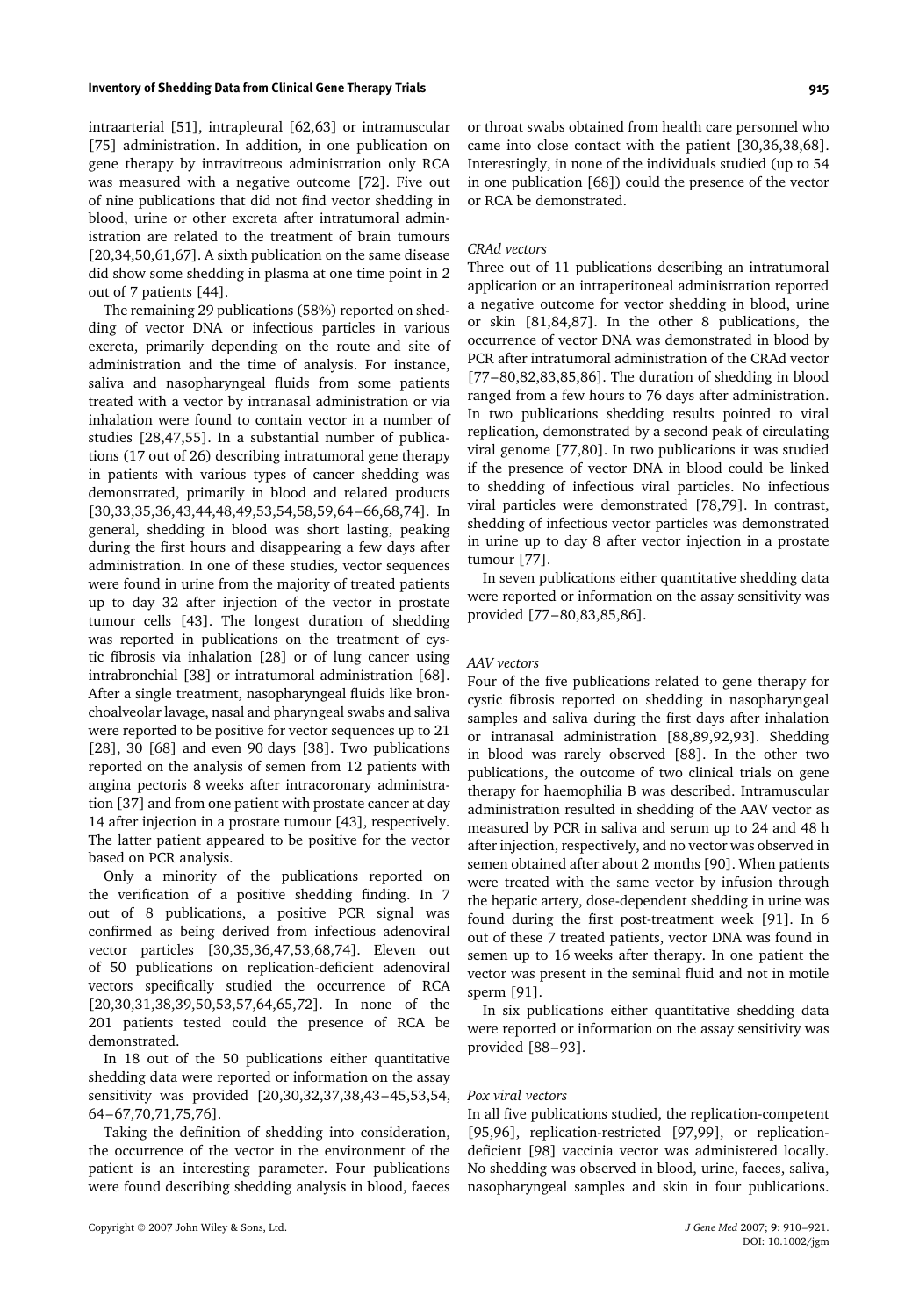One publication reported on the presence of live vaccinia virus in the detached scab from all eight treated patients after intradermal administration of a replicationcompetent vaccinia vector, but not in swabs taken from outside the injection site [96]. This was confirmed as the vaccinia vector by PCR. In this same publication, testing of wound dressings, hospital furniture and bed linen and air samples for the presence of vector was described [96]. Live vaccinia virus was only demonstrated in used dressings covering the injection site. In two publications information on the assay sensitivity was provided [96,99].

# **Discussion**

This article presents an inventory of shedding data from publications on clinical gene therapy trials using retroviral, adenoviral, AAV and pox viral vectors. The literature search strategy was validated by a random test using the GEMCRIS database of American gene therapy trials. It appeared that the literature search strategy covered about 90% of the articles published on these clinical studies. Thus, we believe that a representative selection of relevant publications has been obtained and evaluated in this study.

Shedding analysis is reported in less than half (39%) of the publications found in our literature search. Data on shedding are not reported in the majority of publications on clinical gene therapy trials. In addition, the requirements for monitoring on the occurrence of shedding depend on national gene therapy regulations that are continuously adapted to previous experience and future development. Thus, the extent of availability of shedding data will vary between trials. In the articles that were found to report on shedding analysis, information on the set-up of shedding analysis as well as on the shedding data is often limited and the experimental design of shedding analysis varies significantly between trials. These observations suggest that shedding is not a prominent part of a report on the clinical outcome of gene therapy, while from the inventory it can be concluded that shedding of viral vectors is a common phenomenon for clinical gene therapy. Shedding mainly depends on the type of vector and the route of administration. For instance, in 36 out of 61 publications on adenoviral vectors, positive shedding results have been reported, in contrast to 1 out of 5 publications on pox viral vectors, while both vector types primarily were administered locally. Positive samples are often derived from excreta obtained close from the site of administration, such as nasopharyngeal samples and saliva after inhalation or intranasal administration [28,38,55,88,92], skin or scabs after intradermal administration [40,96], or urine after local administration in a prostate tumour [43,77]. It is of interest to note that local administration of retroviral and adenoviral vectors, primarily by intratumoral injection, in general is associated with shedding in blood. An exception is the finding that adenoviral vector

shedding hardly occurs after injection in a brain tumour [20,34,44,50,61,67], suggesting that leakage of this vector type from this specific part of the body is an unlikely event. In contrast, shedding of retroviral vector to PBMCs after local administration in a brain tumour was reported in 6 out of 8 publications found. This is ascribed either to leakage of the vector or vector producing cells into the blood [27] or to the migration of locally transduced lymphocytes or tumour cells to the circulation [17,21,26]. Shedding is defined as the dissemination of a gene therapy vector into the environment via excreta from the treated patient. Since blood does not meet the criteria of excreta, potential dissemination of a vector through blood is often disregarded. However, the observations reported in this overview demonstrate that a viral vector can disseminate into the circulation after local administration. For hospital personnel involved in the clinical monitoring or treatment of a patient as well as persons in the close environment of the patient, blood can thus be a potential source of contamination if released deliberately during hospital procedures or by accident, as would also be the case for blood from a patient treated by direct administration of a vector into the circulation. This aspect has not been taken into consideration in this study. It is important to note that also in these cases blood can be a potential source for vector dissemination into the environment, although this is not regarded as shedding.

The effect of the administration route on vector shedding is most clear in two trials on AAV-mediated gene therapy for haemophilia B [90,91]. After intramuscular administration, shedding of the AAV vector was primarily observed during the first 2 days in saliva and serum and not in urine. The vector could not be detected in semen obtained after about 2 months [90]. In contrast, after infusion through the hepatic artery of the same vector, shedding was observed in urine during the first week. In addition, in 6 out of the 7 treated patients, vector DNA was found in semen up to 16 weeks after therapy [91]. Based on these observations, the FDA Biological Response Modifiers Advisory Committee (currently the Cellular, Tissue and Gene Therapies Advisory Committee) decided in 2002 that a positive semen test is no indication to put a clinical trial on hold, provided that the vector does not persist in semen longer than 1 year [100]. In that case, a trial will be halted in order to study the occurrence of germ-line transmission and to anticipate on the potential consequences of such an event. Furthermore, long-term monitoring of sperm was recommended by this committee.

It is difficult to draw conclusions on the duration of shedding in relation to the vector type. There are substantial differences between the publications with respect to factors affecting shedding analysis that complicate comparison of results, including the time schedule of shedding monitoring, type of shedding assay used, excreta tested, way of administration, dosage and dosage schedule. A number of observations on CRAd vectors indicate shedding after *in vivo* replication, which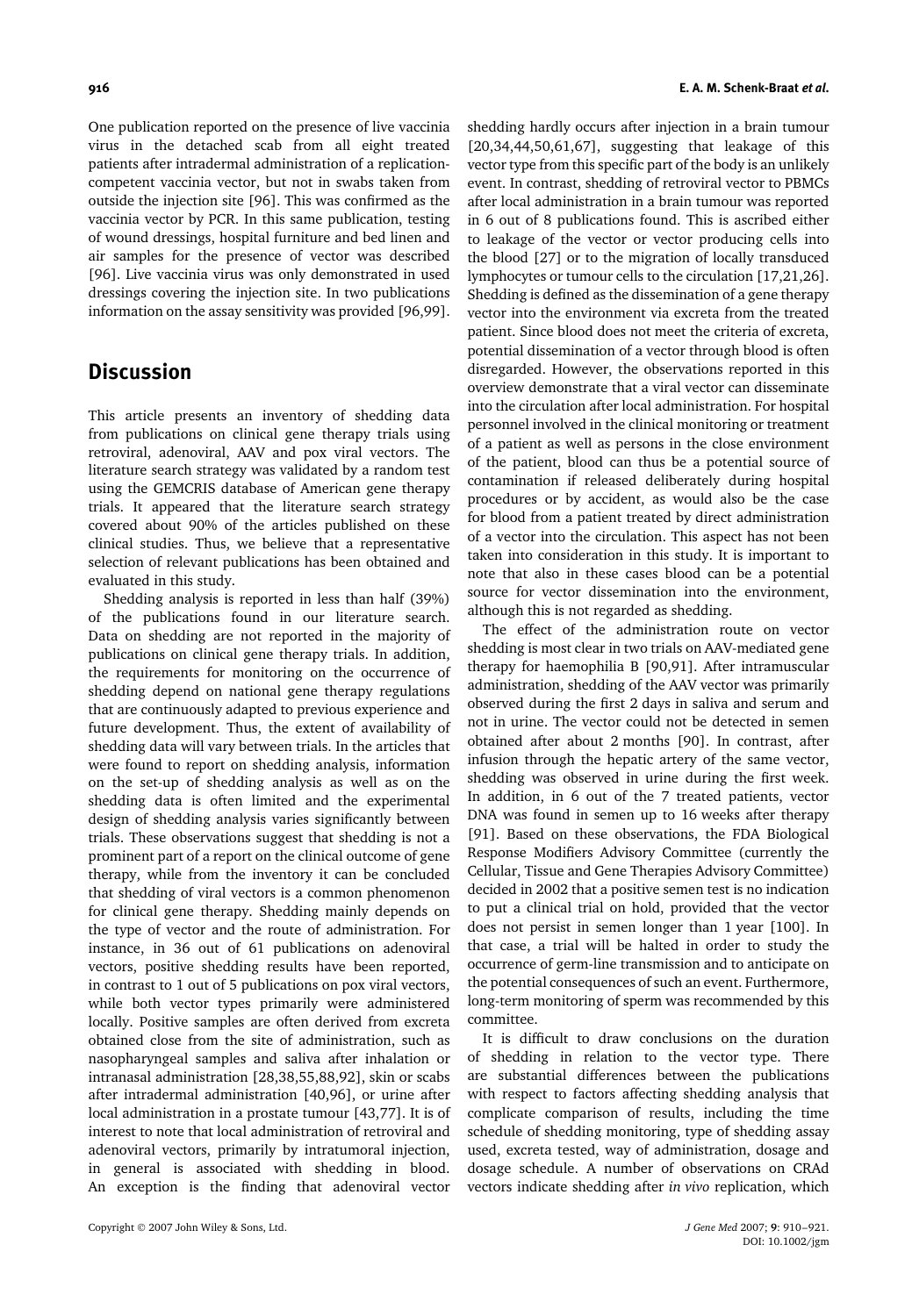suggests that a replicating vector may shed for a longer period [77,80,86].

The generation of replication-competent virus in the patient is a major safety concern for replicationdeficient vectors, especially for retroviral gene therapy. An important conclusion from this inventory is that until now replication-competent virus has not occurred in patients treated *in vivo* or *ex vivo* with a retroviral vector or with a replication-deficient adenoviral vector. This is based on results reported for 445 and 201 patients, respectively. Interestingly, for *ex vivo* retroviral gene therapy, treating a patient with cells that have been transduced with the vector *ex vivo*, shedding analysis only focuses on the assessment of RCR and not on the vector itself. According to investigators involved in this type of gene therapy, vector shedding is considered to be negligible by regulatory authorities due to the quality requirements regarding the absence of free vector particles in the treated cells.

Another safety issue of clinical gene therapy is spreading of a vector to the gonads, resulting in the risk of germ-line transmission. Shedding of vector in sperm can be an indication for biodistribution to the gonads. It appears that testing of semen is not a common practice in clinical gene therapy trials. In this inventory, five relevant publications are included of which three publications have reported on the occurrence of a retroviral vector [15], replication-deficient adenoviral vector [43] and an AAV vector [91] in semen. The presence of the retroviral vector in semen was explained by a false-positive result, since it concerned a 1 out of 10 replicate and previous and subsequent samples were negative [15]. The finding of adenoviral vector in the semen from one patient, which was the only sample collected [43], may be explained by the fact that the vector was injected intraprostatic and may have been excreted in semen via prostatic fluid. Notably, this sample was collected after 14 days while the sperm generation time in humans is 8 weeks [37]. Therefore, this shedding observation may not be related to biodistribution of the vector to the gonads. For the AAV vector, 6 out of 7 treated patients had positive semen samples. Based on the results of a study on one patient, it was demonstrated that the vector was present in the seminal fluid and not in the motile sperm fraction [91].

A crucial question is the relevance and implications of the positive shedding data presented in this overview. In principle, the moment of vector administration is the most critical time point in shedding since the environment is at that particular moment exposed to a high vector titer. The level of vector shed via excreta will be far lower. However, none of the publications have specifically addressed shedding analysis at this time point. It is important to note that in general positive shedding data are reported for only a part of the patients tested. In addition, shedding is often short lasting and is observed during the first 1 or 2 days after vector administration. Based on this inventory, it is hard to speculate on the level of shedding in general in the past clinical trials. In a number of the publications the assay sensitivity is defined

or quantitative shedding data are reported. Nevertheless, since assay sensitivity is expressed in various ways, general conclusions as to the level of vector shedding could not be drawn. In addition, a positive PCR result points to the presence of vector DNA or RNA and is not necessarily indicative for potential harmful infectious viral particles. The occurrence of viral genomic material in excreta does in itself not pose a threat to the environment. Data on shedding of infectious particles would be of value in this respect, but availability of this type of information appears to be limited. None of the publications on *ex vivo* retroviral gene therapy reported on shedding analysis of infectious retroviral particles or vector genome, most likely due to the fact that the likeliness of vector shedding is considered negligible. In contrast, infectious retroviral particles can in principle be shed during *in vivo* retroviral gene therapy, although in the selected publications shedding analysis appears to be limited to vector genome testing by PCR only. In a limited number of publications on adenoviral vectors, PCR-positive samples were verified for the presence of viral particles using a biological assay. A number of these samples were confirmed to contain infectious particles in 7 out of 8 publications, indicating that shedding of intact adenoviral vector does occur in practice. In none of the publications on AAV vectors reporting on shedding of vector genomic material was this positive finding confirmed by a biological assay. The assessment of infectious AAV particles may be experimentally complicated by the fact that AAV is a non-cytopathic virus that depends on adenovirus for its replication. Nevertheless, in the majority of the publications excreta other than blood were tested for the presence of infectious particles only, indicating that the clinical use of a biological assay of AAV is feasible. Interestingly, for pox viral vectors the assessment of infectious particles appears to be common practice for shedding analysis and even is the first or only shedding assay carried out.

The potential impact of being exposed to an intact and infectious viral vector shed from an individual treated by gene therapy depends on the capacity of the vector to replicate and integrate as well as on the therapeutic transgene. For instance, the environmental threat imposed by shedding of a replication-deficient vector coding for a suicide gene, which has no effect in the absence of a prodrug, will be far less compared to shedding of a replication-competent vector coding for a cytotoxic gene. In addition, it is currently unknown if viral vector particles that are shed into the environment via excreta from treated patients are able to infect third parties and which critical level of shedding needs to be achieved in order to enable cross-contamination. In four publications that have reported positive shedding results, of which three publications described infectious particles in various excreta [30,36,96], tests of samples obtained from hospital personnel and furniture were all negative. However, it is most likely that the hospital safety measures taken in these studies were adequate to prevent crosscontamination. In one of these studies [96], describing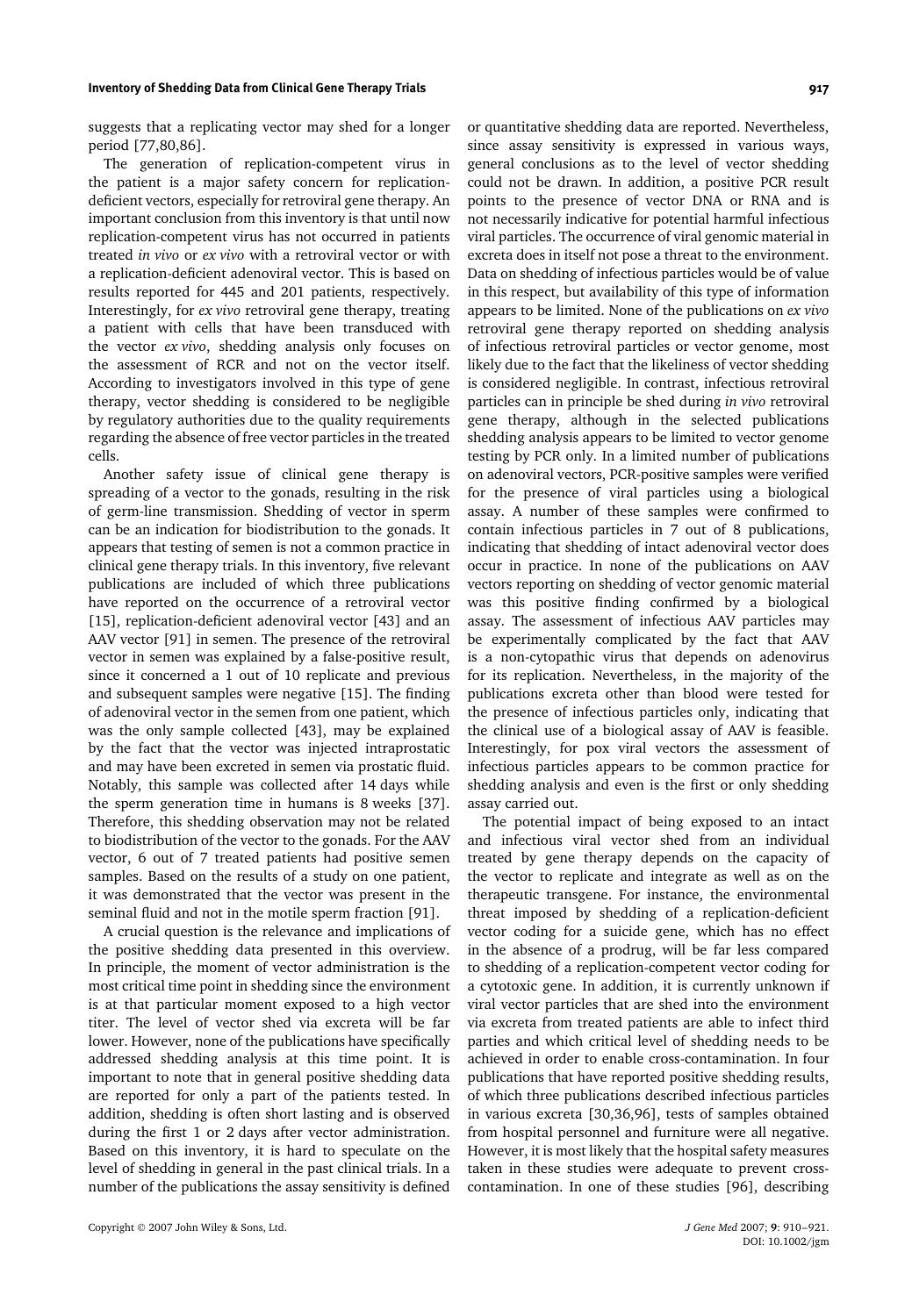intradermal administration of a vaccinia vector, live virus was observed in wound dressing while the vector was also found in the detached scab, indicating that the presence of vector in excreta may indeed result in contamination of the environment. There are historical data on adenovirus available indicating that inhalation of a minimum of 10E3 pfu of virus is sufficient to induce a clinically apparent infection of the respiratory tract [101]. Extrapolation of these data to contamination of humans with genetically modified adenoviruses via excreta is complicated and only preclinical studies may give an indication of the level of shedding of infectious particles required to induce clinical symptoms in third parties.

The inventory of shedding data presented in this overview is part of the outcome of a project entitled 'Inventory of shedding data and analyses: possibilities for standardization' that has been supported by the Commission on Genetic Modification (COGEM), a Dutch advisory body to the government on the risks to human health and the environment of the production and use of genetically modified organisms. The purpose of this project was to evaluate the possibilities for standardization of shedding analysis in clinical gene therapy trials in The Netherlands. Based on discussions with national and international academic and commercial gene therapy experts as well as experts from regulatory authorities, and the inventory of shedding data presented in this overview, it has been concluded that standardized shedding analysis is not realistic due to the current lack of uniformity in shedding analysis in clinical gene therapy studies. This is explained by differences between national environmental regulations concerning gene therapy as well as the lack of regulatory guidelines on shedding analysis. The COGEM has been recommended to develop a guidance or decision tree on shedding analysis that addresses the need to perform shedding analysis, the type of excreta that should be tested, the methods that could be used for analysis and the technical requirements for the shedding assays. Critical parameters for such guidance are the type of vector to be used, the therapeutic transgene and the way of administration. By offering such guidance to the gene therapy investigator, the degree of uniformity in shedding analysis between clinical trials may be increased, which will contribute to evidence-based environmental risk assessment.

# **Conclusions**

Based on literature data on shedding of viral vectors during clinical gene therapy as presented in this overview, the following conclusions can be made:

- shedding of viral vectors occurs in practice;
- the majority of publications on clinical gene therapy trials do not report on shedding analysis;
- the occurrence of shedding mainly depends on the type of vector and the route of administration; and

• the relevance and implications of shedding remain a subject for further investigation.

#### Acknowledgements

This project was supported by the Commission on Genetic Modification (COGEM) in The Netherlands. The authors acknowledge Dr. Geke Hospers, Dr. Saskia Ebeling, Dr. Harm Hermsen and Dr. Rik Bleijs for their advisory role. Furthermore, the authors would like to thank all gene therapy investigators and regulatory experts in The Netherlands and abroad who have collaborated in this project.

# **References**

- 1. Abonour R, Williams DA, Einhorn L, *et al*. Efficient retrovirusmediated transfer of the multidrug resistance 1 gene into autologous human long-term repopulating hematopoietic stem cells. *Nat Med* 2000; **6**: 652–658.
- 2. Amado RG, Mitsuyasu RT, Rosenblatt JD, *et al*. Anti-human immunodeficiency virus hematopoietic progenitor celldelivered ribozyme in a phase I study: myeloid and lymphoid reconstitution in human immunodeficiency virus type-1 infected patients. *Hum Gene Ther* 2004; **15**: 251–262.
- 3. Braybrooke JP, Slade A, Deplanque G, *et al*. Phase I study of MetXia-P450 gene therapy and oral cyclophosphamide for patients with advanced breast cancer or melanoma. *Clin Cancer Res* 2005; **11**: 1512–1520.
- 4. Dunbar CE, Kohn DB, Schiffmann R, *et al*. Retroviral transfer of the glucocerebrosidase gene into CD34+ cells from patients with Gaucher disease: in vivo detection of transduced cells without myeloablation. *Hum Gene Ther* 1998; **9**: 2629–2640.
- 5. Hesdorffer C, Ayello J, Ward M, *et al*. Phase I trial of retroviral-mediated transfer of the human MDR1 gene as marrow chemoprotection in patients undergoing high-dose chemotherapy and autologous stem-cell transplantation. *J Clin Oncol* 1998; **16**: 165–172.
- 6. Kang WK, Park C, Yoon HL, *et al*. Interleukin 12 gene therapy of cancer by peritumoral injection of transduced autologous fibroblasts: outcome of a phase I study. *Hum Gene Ther* 2001; **12**: 671–684.
- 7. Klatzmann D, Cherin P, Bensimon G, *et al*. A phase I/II doseescalation study of herpes simplex virus type 1 thymidine kinase "suicide" gene therapy for metastatic melanoma. Study Group on Gene Therapy of Metastatic Melanoma. *Hum Gene Ther* 1998; **9**: 2585–2594.
- 8. Klatzmann D, Valery CA, Bensimon G, *et al*. A phase I/II study of herpes simplex virus type 1 thymidine kinase ''suicide'' gene therapy for recurrent glioblastoma. Study Group on Gene Therapy for Glioblastoma. *Hum Gene Ther* 1998; **9**: 2595–2604.
- 9. Kohn DB, Bauer G, Rice CR, *et al*. A clinical trial of retroviralmediated transfer of a rev-responsive element decoy gene into CD34(+) cells from the bone marrow of human immunodeficiency virus-1-infected children. *Blood* 1999; **94**: 368–371.
- 10. Malech HL, Maples PB, Whiting-Theobald N, *et al*. Prolonged production of NADPH oxidase-corrected granulocytes after gene therapy of chronic granulomatous disease. *Proc Natl Acad Sci U S A* 1997; **94**: 12133–12138.
- 11. Merrouche Y, Negrier S, Bain C, *et al*. Clinical application of retroviral gene transfer in oncology: results of a French study with tumor-infiltrating lymphocytes transduced with the gene of resistance to neomycin. *J Clin Oncol* 1995; **13**: 410–418.
- 12. Mitsuyasu RT, Anton PA, Deeks SG, *et al*. Prolonged survival and tissue trafficking following adoptive transfer of CD4zeta gene-modified autologous  $CD4(+)$  and  $CD8(+)$  T cells in human immunodeficiency virus-infected subjects. *Blood* 2000; **96**: 785–793.
- 13. Nemunaitis J, Fong T, Burrows F, *et al*. Phase I trial of interferon gamma retroviral vector administered intratumorally with multiple courses in patients with metastatic melanoma. *Hum Gene Ther* 1999; **10**: 1289–1298.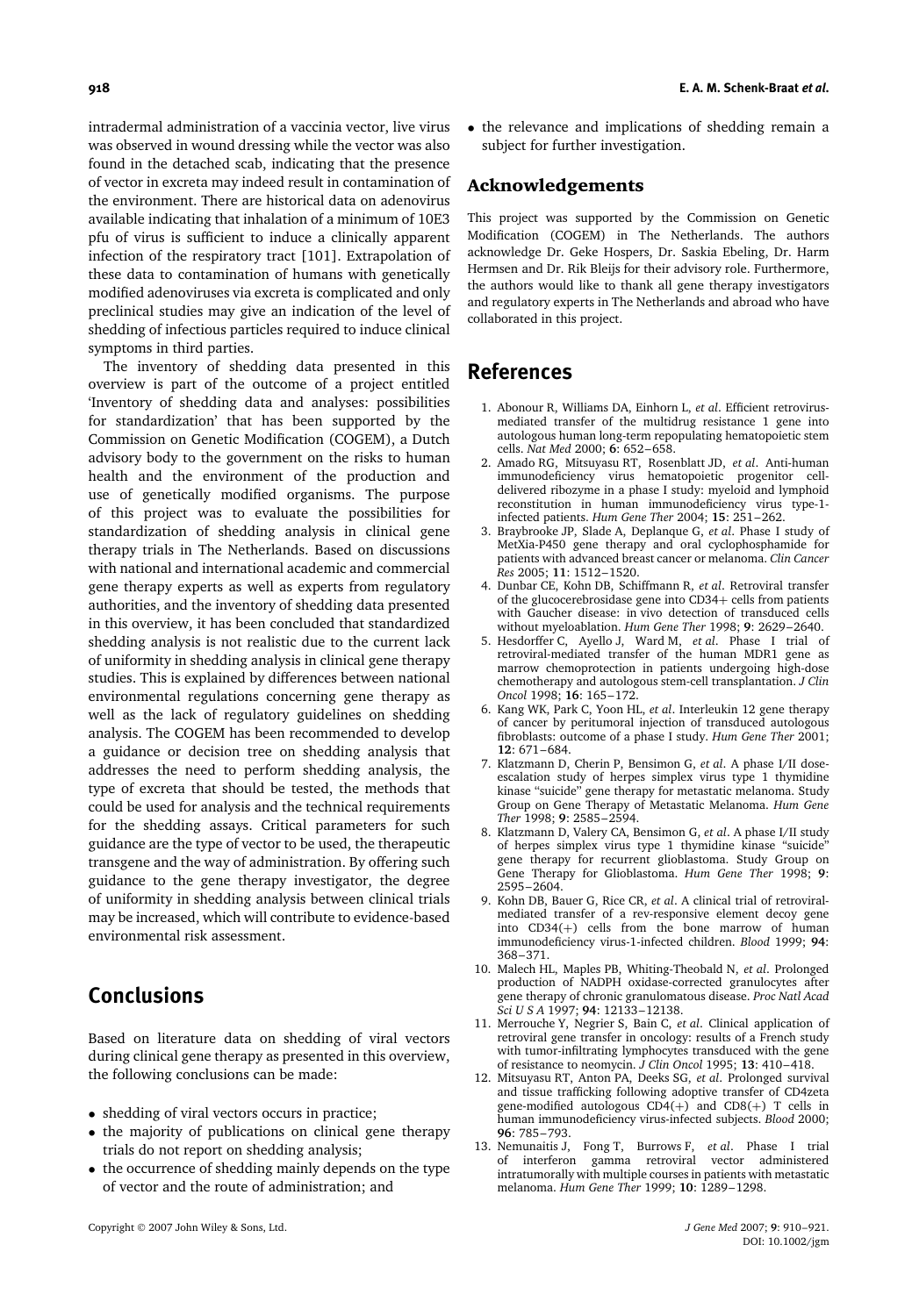- 14. Packer RJ, Raffel C, Villablanca JG, *et al*. Treatment of progressive or recurrent pediatric malignant supratentorial brain tumors with herpes simplex virus thymidine kinase gene vector-producer cells followed by intravenous ganciclovir administration. *J Neurosurg* 2000; **92**: 249–254.
- 15. Powell JS, Ragni MV, White GC II, *et al*. Phase 1 trial of FVIII gene transfer for severe hemophilia A using a retroviral construct administered by peripheral intravenous infusion. *Blood* 2003; **102**: 2038–2045.
- 16. Prados MD, McDermott M, Chang SM, *et al*. Treatment of progressive or recurrent glioblastoma multiforme in adults with herpes simplex virus thymidine kinase gene vector-producer cells followed by intravenous ganciclovir administration: a phase I/II multi-institutional trial. *J Neurooncol* 2003; **65**: 269–278.
- 17. Rainov NG. A phase III clinical evaluation of herpes simplex virus type 1 thymidine kinase and ganciclovir gene therapy as an adjuvant to surgical resection and radiation in adults with previously untreated glioblastoma multiforme. *Hum Gene Ther* 2000; **11**: 2389–2401.
- 18. Ram Z, Culver KW, Oshiro EM, *et al*. Therapy of malignant brain tumors by intratumoral implantation of retroviral vectorproducing cells. *Nat Med* 1997; **3**: 1354–1361.
- 19. Roth JA, Nguyen D, Lawrence DD, *et al*. Retrovirus-mediated wild-type p53 gene transfer to tumors of patients with lung cancer. *Nat Med* 1996; **2**: 985–991.
- 20. Sandmair AM, Loimas S, Puranen P, *et al*. Thymidine kinase gene therapy for human malignant glioma, using replicationdeficient retroviruses or adenoviruses. *Hum Gene Ther* 2000; **11**: 2197–2205.
- 21. Shand N, Weber F, Mariani L, *et al*. A phase 1–2 clinical trial of gene therapy for recurrent glioblastoma multiforme by tumor transduction with the herpes simplex thymidine kinase gene followed by ganciclovir. GLI328 European-Canadian Study Group. *Hum Gene Ther* 1999; **10**: 2325–2335.
- 22. Simons JW, Jaffee EM, Weber CE, *et al*. Bioactivity of autologous irradiated renal cell carcinoma vaccines generated by ex vivo granulocyte-macrophage colony-stimulating factor gene transfer. *Cancer Res* 1997; **57**: 1537–1546.
- 23. Singh S, Cunningham C, Buchanan A, *et al*. Toxicity assessment of intratumoral injection of the herpes simplex type I thymidine kinase gene delivered by retrovirus in patients with refractory cancer. *Mol Ther* 2001; **4**: 157–160.
- 24. Sobol RE, Shawler DL, Carson C, *et al*. Interleukin 2 gene therapy of colorectal carcinoma with autologous irradiated tumor cells and genetically engineered fibroblasts: a Phase I study. *Clin Cancer Res* 1999; **5**: 2359–2365.
- 25. Tait DL, Obermiller PS, Redlin-Frazier S, *et al*. A phase I trial of retroviral BRCA1sv gene therapy in ovarian cancer. *Clin Cancer Res* 1997; **3**: 1959–1968.
- 26. Tait DL, Obermiller PS, Hatmaker AR, *et al*. Ovarian cancer BRCA1 gene therapy: Phase I and II trial differences in immune response and vector stability. *Clin Cancer Res* 1999; **5**: 1708–1714.
- 27. Colombo F, Barzon L, Franchin E, *et al*. Combined HSV-TK/IL-2 gene therapy in patients with recurrent glioblastoma multiforme: biological and clinical results. *Cancer Gene Ther* 2005; **12**: 835–848.
- 28. Bellon G, Michel-Calemard L, Thouvenot D, *et al*. Aerosol administration of a recombinant adenovirus expressing CFTR to cystic fibrosis patients: a phase I clinical trial. *Hum Gene Ther* 1997; **8**: 15–25.
- 29. Buller RE, Runnebaum IB, Karlan BY, *et al*. A phase I/II trial of rAd/p53 (SCH 58500) gene replacement in recurrent ovarian cancer. *Cancer Gene Ther* 2002; **9**: 553–566.
- 30. Clayman GL, el-Naggar AK, Lippman SM, *et al*. Adenovirusmediated p53 gene transfer in patients with advanced recurrent head and neck squamous cell carcinoma. *J Clin Oncol* 1998; **16**: 2221–2232.
- 31. Crystal RG, McElvaney NG, Rosenfeld MA, *et al*. Administration of an adenovirus containing the human CFTR cDNA to the respiratory tract of individuals with cystic fibrosis. *Nat Genet* 1994; **8**: 42–51.
- 32. Dummer R, Bergh J, Karlsson Y, *et al*. Biological activity and safety of adenoviral vector-expressed wild-type p53 after intratumoral injection in melanoma and breast cancer patients with p53-overexpressing tumors. *Cancer Gene Ther* 2000; **7**: 1069–1076.
- 33. Dummer R, Hassel JC, Fellenberg F, *et al*. Adenovirusmediated intralesional interferon-gamma gene transfer induces tumor regressions in cutaneous lymphomas. *Blood* 2004; **104**: 1631–1638.
- 34. Germano IM, Fable J, Gultekin SH, *et al*. Adenovirus/herpes simplex-thymidine kinase/ganciclovir complex: preliminary results of a phase I trial in patients with recurrent malignant gliomas. *J Neurooncol* 2003; **65**: 279–289.
- 35. Gilly FN, Sayag-Beaujard AC, Bienvenu J, *et al*. Gene therapy with AdV-IL2 (TG 1021) in unresectable digestive adenocarcinoma. Phase I-II study, first inclusions. *Adv Exp Med Biol* 1998; **451**: 527–530.
- 36. Gilly FN, Beaujard A, Bienvenu J, *et al*. Gene therapy with Adv-IL-2 in unresectable digestive cancer: phase I-II study, intermediate report. *Hepatogastroenterology* 1999; **46**(Suppl 1): 1268–1273.
- 37. Grines CL, Watkins MW, Helmer G, *et al*. Angiogenic Gene Therapy (AGENT) trial in patients with stable angina pectoris. *Circulation* 2002; **105**: 1291–1297.
- 38. Griscelli F, Opolon P, Saulnier P, *et al*. Recombinant adenovirus shedding after intratumoral gene transfer in lung cancer patients. *Gene Ther* 2003; **10**: 386–395.
- 39. Harvey BG, Leopold PL, Hackett NR, *et al*. Airway epithelial CFTR mRNA expression in cystic fibrosis patients after repetitive administration of a recombinant adenovirus. *J Clin Invest* 1999; **104**: 1245–1255.
- 40. Harvey BG, Worgall S, Ely S, *et al*. Cellular immune responses of healthy individuals to intradermal administration of an E1- E3- adenovirus gene transfer vector. *Hum Gene Ther* 1999; **10**: 2823–2837.
- 41. Hasenburg A, Tong XW, Rojas-Martinez A, *et al*. Thymidine kinase gene therapy with concomitant topotecan chemotherapy for recurrent ovarian cancer. *Cancer Gene Ther* 2000; **7**: 839–844.
- 42. Hedman M, Hartikainen J, Syvanne M, *et al*. Safety and feasibility of catheter-based local intracoronary vascular endothelial growth factor gene transfer in the prevention of postangioplasty and in-stent restenosis and in the treatment of chronic myocardial ischemia: phase II results of the Kuopio Angiogenesis Trial (KAT). *Circulation* 2003; **107**: 2677–2683.
- 43. Herman JR, Adler HL, Aguilar-Cordova E, *et al*. In situ gene therapy for adenocarcinoma of the prostate: a phase I clinical trial. *Hum Gene Ther* 1999; **10**: 1239–1249.
- 44. Immonen A, Vapalahti M, Tyynela K, *et al*. AdvHSV-tk gene therapy with intravenous ganciclovir improves survival in human malignant glioma: a randomised, controlled study. *Mol Ther* 2004; **10**: 967–972.
- 45. Joseph PM, O'Sullivan BP, Lapey A, *et al*. Aerosol and lobar administration of a recombinant adenovirus to individuals with cystic fibrosis. I. Methods, safety, and clinical implications. *Hum Gene Ther* 2001; **12**: 1369–1382.
- 46. Khorana AA, Rosenblatt JD, Sahasrabudhe DM, *et al*. A phase I trial of immunotherapy with intratumoral adenovirusinterferon-gamma (TG1041) in patients with malignant melanoma. *Cancer Gene Ther* 2003; **10**: 251–259.
- 47. Knowles MR, Hohneker KW, Zhou Z, *et al*. A controlled study of adenoviral-vector-mediated gene transfer in the nasal epithelium of patients with cystic fibrosis. *N Engl J Med* 1995; **333**: 823–831.
- 48. Kubo H, Gardner TA, Wada Y, *et al*. Phase I dose escalation clinical trial of adenovirus vector carrying osteocalcin promoter-driven herpes simplex virus thymidine kinase in localized and metastatic hormone-refractory prostate cancer. *Hum Gene Ther* 2003; **14**: 227–241.
- 49. Kuball J, Wen SF, Leissner J, *et al*. Successful adenovirusmediated wild-type p53 gene transfer in patients with bladder cancer by intravesical vector instillation. *J Clin Oncol* 2002; **20**: 957–965.
- 50. Lang FF, Bruner JM, Fuller GN, *et al*. Phase I trial of adenovirus-mediated p53 gene therapy for recurrent glioma: biological and clinical results. *J Clin Oncol* 2003; **21**: 2508–2518.<br>51. Makinen K,
- Manninen H, Hedman M, et al. Increased vascularity detected by digital subtraction angiography after VEGF gene transfer to human lower limb artery: a randomized, placebo-controlled, double-blinded phase II study. *Mol Ther* 2002; **6**: 127–133.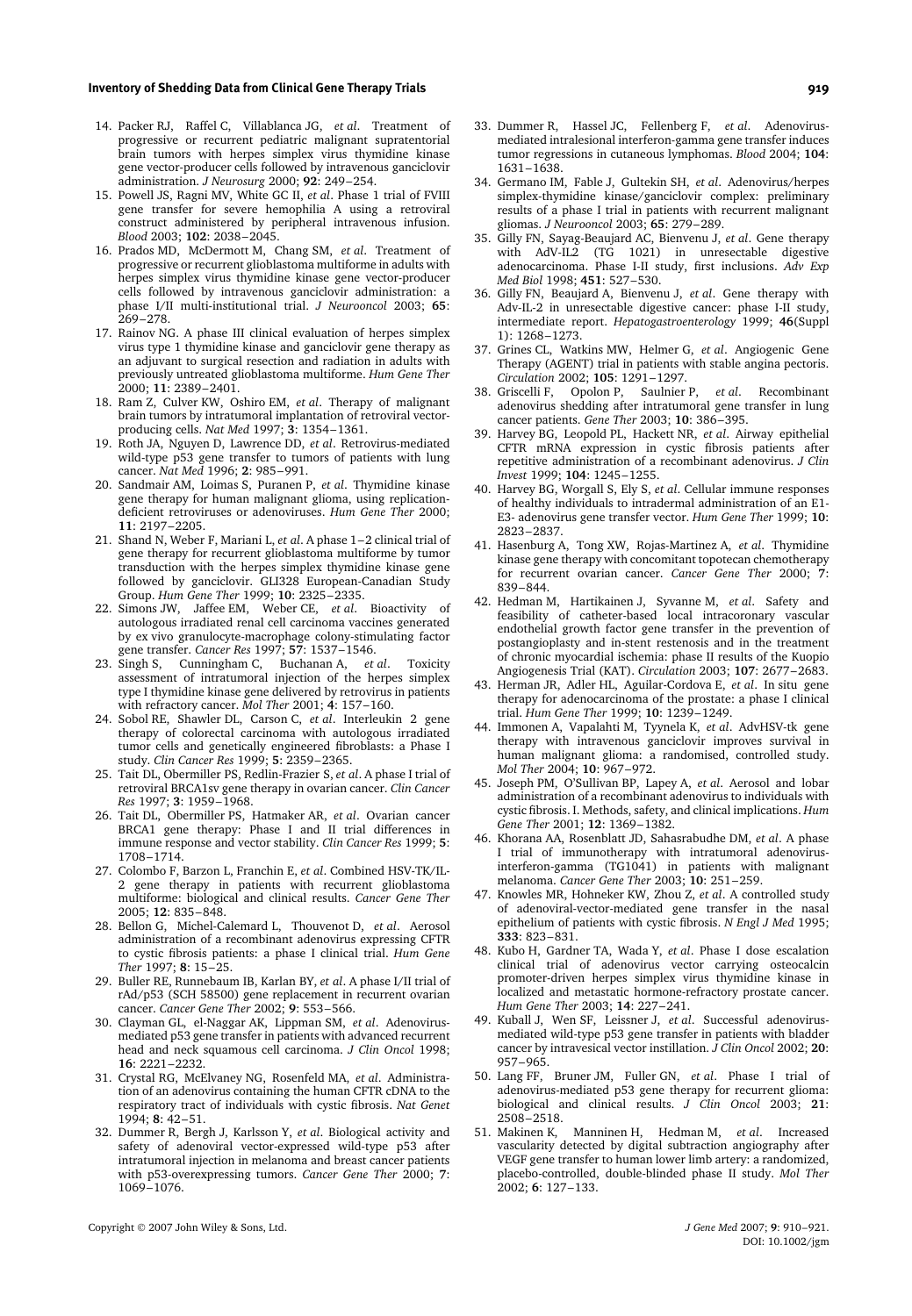- 52. Mundt AJ, Vijayakumar S, Nemunaitis J, *et al*. A Phase I trial of TNFerade biologic in patients with soft tissue sarcoma in the extremities. *Clin Cancer Res* 2004; **10**: 5747–5753.
- 53. Nemunaitis J, Swisher SG, Timmons T, *et al*. Adenovirusmediated p53 gene transfer in sequence with cisplatin to tumors of patients with non-small-cell lung cancer. *J Clin Oncol* 2000; **18**: 609–622.
- 54. Palmer DH, Mautner V, Mirza D, *et al*. Virus-directed enzyme prodrug therapy: intratumoral administration of a replicationdeficient adenovirus encoding nitroreductase to patients with resectable liver cancer. *J Clin Oncol* 2004; **22**: 1546–1552.
- 55. Perricone MA, Morris JE, Pavelka K, *et al*. Aerosol and lobar administration of a recombinant adenovirus to individuals with cystic fibrosis. II. Transfection efficiency in airway epithelium. *Hum Gene Ther* 2001; **12**: 1383–1394.
- 56. Rajagopalan S, Mohler ER III, Lederman RJ, *et al*. Regional angiogenesis with vascular endothelial growth factor in peripheral arterial disease: a phase II randomized, doubleblind, controlled study of adenoviral delivery of vascular endothelial growth factor 121 in patients with disabling intermittent claudication. *Circulation* 2003; **108**: 1933–1938.
- 57. Rosengart TK, Lee LY, Patel SR, *et al*. Angiogenesis gene therapy: phase I assessment of direct intramyocardial administration of an adenovirus vector expressing VEGF121 cDNA to individuals with clinically significant severe coronary artery disease. *Circulation* 1999; **100**: 468–474.
- 58. Schuler M, Rochlitz C, Horowitz JA, *et al*. A phase I study of adenovirus-mediated wild-type p53 gene transfer in patients with advanced non-small cell lung cancer. *Hum Gene Ther* 1998; **9**: 2075–2082.
- 59. Schuler M, Herrmann R, De Greve JL, *et al*. Adenovirusmediated wild-type p53 gene transfer in patients receiving chemotherapy for advanced non-small-cell lung cancer: results of a multicenter phase II study. *J Clin Oncol* 2001; **19**: 1750–1758.
- 60. Senzer N, Mani S, Rosemurgy A, *et al*. TNFerade biologic, an adenovector with a radiation-inducible promoter, carrying the human tumor necrosis factor alpha gene: a phase I study in patients with solid tumors. *J Clin Oncol* 2004; **22**: 592–601.
- 61. Smitt PS, Driesse M, Wolbers J, *et al*. Treatment of relapsed malignant glioma with an adenoviral vector containing the herpes simplex thymidine kinase gene followed by ganciclovir. *Mol Ther* 2003; **7**: 851–858.
- 62. Sterman DH, Treat J, Litzky LA, *et al*. Adenovirus-mediated herpes simplex virus thymidine kinase/ganciclovir gene therapy in patients with localized malignancy: results of a phase I clinical trial in malignant mesothelioma. *Hum Gene Ther* 1998; **9**: 1083–1092.
- 63. Sterman DH, Molnar-Kimber K, Iyengar T, *et al*. A pilot study of systemic corticosteroid administration in conjunction with intrapleural adenoviral vector administration in patients with malignant pleural mesothelioma. *Cancer Gene Ther* 2000; **7**: 1511–1518.
- 64. Stewart AK, Lassam NJ, Quirt IC, *et al*. Adenovector-mediated gene delivery of interleukin-2 in metastatic breast cancer and melanoma: results of a phase 1 clinical trial. *Gene Ther* 1999; **6**: 350–363.
- 65. Trudel S, Trachtenberg J, Toi A, *et al*. A phase I trial of adenovector-mediated delivery of interleukin-2 (AdIL-2) in high-risk localized prostate cancer. *Cancer Gene Ther* 2003; **10**: 755–763.
- 66. Tong AW, Nemunaitis J, Su D, *et al*. Intratumoral injection of INGN 241, a nonreplicating adenovector expressing the melanoma-differentiation associated gene-7 (mda-7/IL24): biologic outcome in advanced cancer patients. *Mol Ther* 2005; **11**: 160–172.
- 67. Trask TW, Trask RP, Aguilar-Cordova E, *et al*. Phase I study of adenoviral delivery of the HSV-tk gene and ganciclovir administration in patients with current malignant brain tumors. *Mol Ther* 2000; **1**: 195–203.
- 68. Tursz T, Cesne AL, Baldeyrou P, *et al*. Phase I study of a recombinant adenovirus-mediated gene transfer in lung cancer patients. *J Natl Cancer Inst* 1996; **88**: 1857–1863.
- 69. Wolf JK, Bodurka DC, Gano JB, *et al*. A phase I study of Adp53 (INGN 201; ADVEXIN) for patients with platinum- and paclitaxel-resistant epithelial ovarian cancer. *Gynecol Oncol* 2004; **94**: 442–448.
- 70. Zabner J, Ramsey BW, Meeker DP, *et al*. Repeat administration of an adenovirus vector encoding cystic fibrosis transmembrane

conductance regulator to the nasal epithelium of patients with cystic fibrosis. *J Clin Invest* 1996; **97**: 1504–1511.

- 71. Zuckerman JB, Robinson CB, McCoy KS, *et al*. A phase I study of adenovirus-mediated transfer of the human cystic fibrosis transmembrane conductance regulator gene to a lung segment of individuals with cystic fibrosis. *Hum Gene Ther* 1999; **10**: 2973–2985.
- 72. Campochiaro PA, Nguyen QD, Shah SM, *et al*. Adenoviral vector-delivered pigment epithelium-derived factor for neovascular age-related macular degeneration: results of a phase I clinical trial. *Hum Gene Ther* 2006; **17**: 167–176.
- 73. Chevez-Barrios P, Chintagumpala M, Mieler W, *et al*. Response of retinoblastoma with vitreous tumor seeding to adenovirusmediated delivery of thymidine kinase followed by ganciclovir. *J Clin Oncol* 2005; **23**: 7927–7935.
- 74. Fujiwara T, Tanaka N, Kanazawa S, *et al*. Multicenter phase I study of repeated intratumoral delivery of adenoviral p53 in patients with advanced non-small-cell lung cancer. *J Clin Oncol* 2006; **24**: 1689–1699.
- 75. Matyas L, Schulte KL, Dormandy JA, *et al*. Arteriogenic gene therapy in patients with unreconstructable critical limb ischemia: a randomized, placebo-controlled clinical trial of adenovirus 5-delivered fibroblast growth factor-4. *Hum Gene Ther* 2005; **16**: 1202–1211.
- 76. Tolcher AW, Hao D, de Bono J, *et al*. Phase I, pharmacokinetic, and pharmacodynamic study of intravenously administered Ad5CMV-p53, an adenoviral vector containing the wild-type p53 gene, in patients with advanced cancer. *J Clin Oncol* 2006; **24**: 2052–2058.
- 77. DeWeese TL, van der Poel H, Li S, *et al*. A phase I trial of CV706, a replication-competent, PSA selective oncolytic adenovirus, for the treatment of locally recurrent prostate cancer following radiation therapy. *Cancer Res* 2001; **61**: 7464–7472.
- 78. Freytag SO, Khil M, Stricker H, *et al*. Phase I study of replication-competent adenovirus-mediated double suicide gene therapy for the treatment of locally recurrent prostate cancer. *Cancer Res* 2002; **62**: 4968–4976.
- 79. Freytag SO, Stricker H, Pegg J, *et al*. Phase I study of replication-competent adenovirus-mediated double-suicide gene therapy in combination with conventional-dose threedimensional conformal radiation therapy for the treatment of newly diagnosed, intermediate- to high-risk prostate cancer. *Cancer Res* 2003; **63**: 7497–7506.
- 80. Galanis E, Okuno SH, Nascimento AG, *et al*. Phase I-II trial of ONYX-015 in combination with MAP chemotherapy in patients with advanced sarcomas. *Gene Ther* 2005; **12**: 437–445.
- 81. Ganly I, Kirn D, Eckhardt G, *et al*. A phase I study of Onyx-015, an E1B attenuated adenovirus, administered intratumorally to patients with recurrent head and neck cancer. *Clin Cancer Res* 2000; **6**: 798–806.
- 82. Habib N, Salama H, Abd El Latif Abu Median A, *et al*. Clinical trial of E1B-deleted adenovirus (dl1520) gene therapy for hepatocellular carcinoma. *Cancer Gene Ther* 2002; **9**: 254–259.
- 83. Lu W, Zheng S, Li XF, *et al*. Intra-tumor injection of H101, a recombinant adenovirus, in combination with chemotherapy in patients with advanced cancers: a pilot phase II clinical trial. *World J Gastroenterol* 2004; **10**: 3634–3638.
- 84. Makower D, Rozenblit A, Kaufman H, *et al*. Phase II clinical trial of intralesional administration of the oncolytic adenovirus ONYX-015 in patients with hepatobiliary tumors with correlative p53 studies. *Clin Cancer Res* 2003; **9**: 693–702.
- 85. Mulvihill S, Warren R, Venook A, *et al*. Safety and feasibility of injection with an E1B-55 kDa gene-deleted, replicationselective adenovirus (ONYX-015) into primary carcinomas of the pancreas: a phase I trial. *Gene Ther* 2001; **8**: 308–315.
- 86. Nemunaitis J, Khuri F, Ganly I, *et al*. Phase II trial of intratumoral administration of ONYX-015, a replicationselective adenovirus, in patients with refractory head and neck cancer. *J Clin Oncol* 2001; **19**: 289–298.
- 87. Vasey PA, Shulman LN, Campos S, *et al*. Phase I trial of intraperitoneal injection of the E1B-55-kd-gene-deleted adenovirus ONYX-015 (dl1520) given on days 1 through 5 every 3 weeks in patients with recurrent/refractory epithelial ovarian cancer. *J Clin Oncol* 2002; **20**: 1562–1569.
- 88. Aitken ML, Moss RB, Waltz DA, *et al*. A phase I study of aerosolized administration of tgAAVCF to cystic fibrosis subjects with mild lung disease. *Hum Gene Ther* 2001; **12**: 1907–1916.